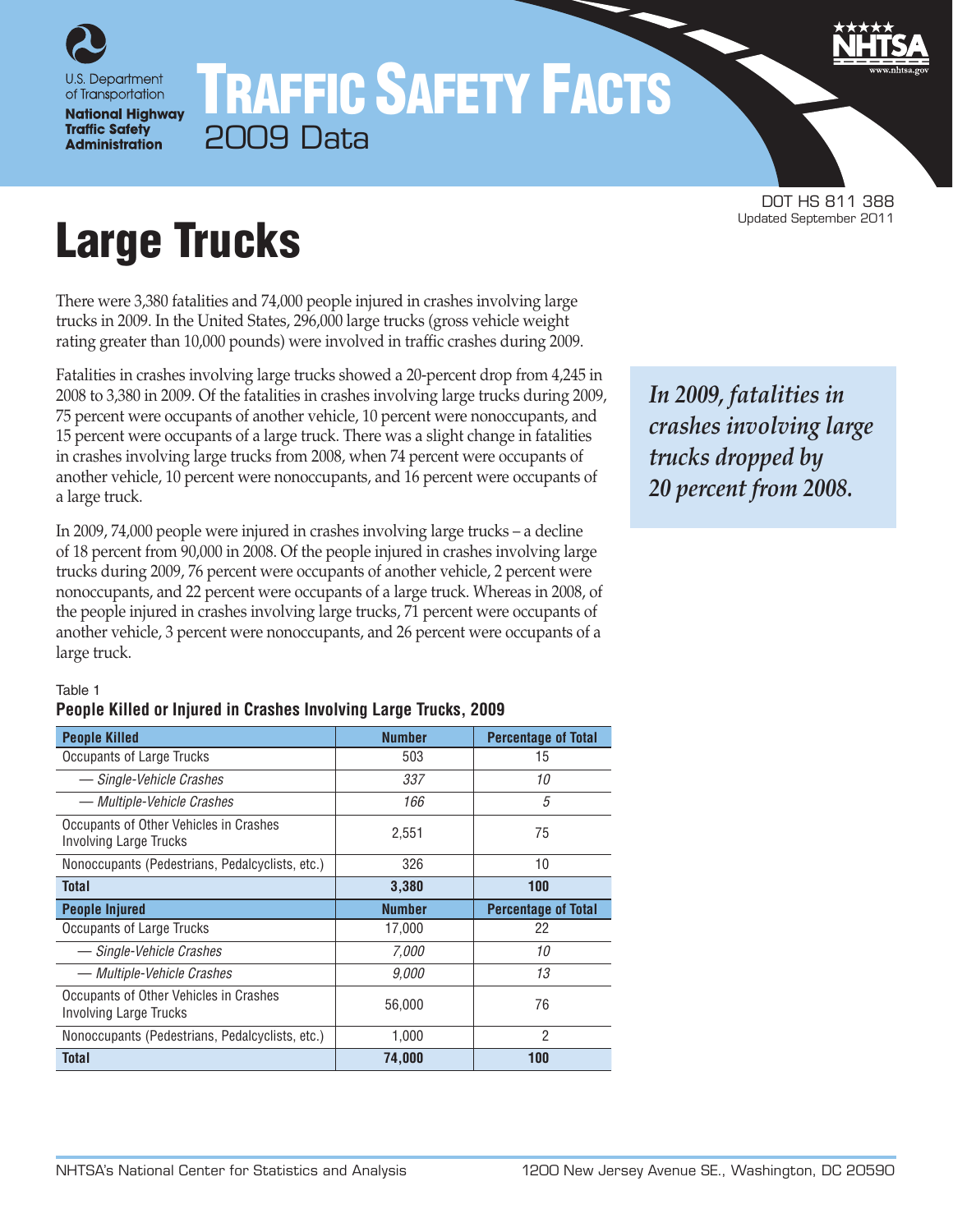#### Table 2

| Table 2<br>2000-2009<br>Year<br>2000<br>2001<br>2002<br>2003<br>2004<br>2005 | Large Truck Involvement in Fatal and Injury Crashes and Involvement Rates,<br><b>Number of Large</b><br><b>Trucks Involved in</b><br><b>Fatal Crashes</b><br>4,995<br>4,823<br>4,587                                                                                                                                                                                                                                                                                                                                              | <b>Number of</b><br><b>Large Trucks</b><br><b>Registered</b><br>8,987,685 | <b>Vehicle</b><br><b>Involvement</b><br>Rate*   | <b>Vehicle Miles</b><br><b>Traveled</b> | <b>Vehicle</b><br><b>Involvement</b> |
|------------------------------------------------------------------------------|-----------------------------------------------------------------------------------------------------------------------------------------------------------------------------------------------------------------------------------------------------------------------------------------------------------------------------------------------------------------------------------------------------------------------------------------------------------------------------------------------------------------------------------|---------------------------------------------------------------------------|-------------------------------------------------|-----------------------------------------|--------------------------------------|
|                                                                              |                                                                                                                                                                                                                                                                                                                                                                                                                                                                                                                                   |                                                                           |                                                 |                                         |                                      |
|                                                                              |                                                                                                                                                                                                                                                                                                                                                                                                                                                                                                                                   |                                                                           |                                                 | (millions)                              | Rate**                               |
|                                                                              |                                                                                                                                                                                                                                                                                                                                                                                                                                                                                                                                   |                                                                           | 55.58                                           | 205,520                                 | 2.43                                 |
|                                                                              |                                                                                                                                                                                                                                                                                                                                                                                                                                                                                                                                   | 9,443,051                                                                 | 51.07                                           | 208,928                                 | 2.31                                 |
|                                                                              |                                                                                                                                                                                                                                                                                                                                                                                                                                                                                                                                   | 9,378,475                                                                 | 48.91                                           | 214,603                                 | 2.14                                 |
|                                                                              | 4,721                                                                                                                                                                                                                                                                                                                                                                                                                                                                                                                             | 9,450,089                                                                 | 49.96                                           | 217,876                                 | 2.17                                 |
|                                                                              | 4,902                                                                                                                                                                                                                                                                                                                                                                                                                                                                                                                             | 9,573,625                                                                 | 51.20                                           | 220,811                                 | 2.22                                 |
|                                                                              | 4,951                                                                                                                                                                                                                                                                                                                                                                                                                                                                                                                             | 9,884,443                                                                 | 50.09                                           | 222,523                                 | 2.22                                 |
| 2006                                                                         | 4,766                                                                                                                                                                                                                                                                                                                                                                                                                                                                                                                             | 10,333,922                                                                | 46.12                                           | 222,513                                 | 2.14                                 |
| 2007                                                                         | 4,633                                                                                                                                                                                                                                                                                                                                                                                                                                                                                                                             | 10,752,019                                                                | 43.09                                           | 304,178                                 | 1.52                                 |
| 2008                                                                         | 4,089                                                                                                                                                                                                                                                                                                                                                                                                                                                                                                                             | 10,873,275                                                                | 37.61                                           | 310,680                                 | 1.32                                 |
| 2009                                                                         | 3,215                                                                                                                                                                                                                                                                                                                                                                                                                                                                                                                             | 10,973,214                                                                | 29.30                                           | 288,005                                 | 1.12                                 |
|                                                                              | <b>Number of Large</b><br><b>Trucks Involved in</b>                                                                                                                                                                                                                                                                                                                                                                                                                                                                               | <b>Number of</b><br><b>Large Trucks</b>                                   | <b>Vehicle</b><br><b>Involvement</b>            | <b>Vehicle Miles</b><br><b>Traveled</b> | <b>Vehicle</b><br>Involvement        |
| Year                                                                         | <b>Injury Crashes</b>                                                                                                                                                                                                                                                                                                                                                                                                                                                                                                             | <b>Registered</b>                                                         | Rate*                                           | (millions)                              | Rate**                               |
| 2000                                                                         | 101,000                                                                                                                                                                                                                                                                                                                                                                                                                                                                                                                           | 8,987,685                                                                 | 1,118                                           | 205,520                                 | 49                                   |
| 2001                                                                         | 90,000                                                                                                                                                                                                                                                                                                                                                                                                                                                                                                                            | 9,443,051                                                                 | 951                                             | 208,928                                 | 43                                   |
| 2002                                                                         | 94,000                                                                                                                                                                                                                                                                                                                                                                                                                                                                                                                            | 9,378,475                                                                 | 1,005                                           | 214,603                                 | 44                                   |
| 2003                                                                         | 89,000                                                                                                                                                                                                                                                                                                                                                                                                                                                                                                                            | 9,450,089                                                                 | 940                                             | 217,876                                 | 41                                   |
| 2004                                                                         | 87,000                                                                                                                                                                                                                                                                                                                                                                                                                                                                                                                            | 9,573,625                                                                 | 906                                             | 220,811                                 | 39                                   |
| 2005                                                                         | 82,000                                                                                                                                                                                                                                                                                                                                                                                                                                                                                                                            | 9,884,443                                                                 | 834                                             | 222,523                                 | 37                                   |
| 2006                                                                         | 80,000                                                                                                                                                                                                                                                                                                                                                                                                                                                                                                                            | 10,333,922                                                                | 777                                             | 222,513                                 | 36                                   |
| 2007                                                                         | 76,000                                                                                                                                                                                                                                                                                                                                                                                                                                                                                                                            | 10,752,019                                                                | 705                                             | 304,178                                 | 25                                   |
| 2008                                                                         | 66,000                                                                                                                                                                                                                                                                                                                                                                                                                                                                                                                            | 10,873,275                                                                | 608                                             | 310,680                                 | 21                                   |
| 2009                                                                         | 53,000                                                                                                                                                                                                                                                                                                                                                                                                                                                                                                                            | 10,973,214                                                                | 487                                             | 288,005                                 | 19                                   |
|                                                                              | *Rate per 100,000 registered vehicles.<br>Source: Vehicle miles traveled and registered vehicles - Federal Highway Administration.<br>Note: In August 2011, starting with 2009 data, FHWA implemented an enhanced methodology for estimating<br>registered vehicles and vehicle miles traveled by vehicle type. In addition, revisions were made to 2008 and 2007 data<br>using the enhanced methodology. As a result, vehicle involvement rates may differ, and in some cases significantly,<br>from previously published rates. |                                                                           | ** Rate per 100 million vehicle miles traveled. |                                         |                                      |
|                                                                              | <b>Crash Characteristics</b><br>Large trucks were more likely to be involved in a fatal multiple-vehicle crash – as<br>opposed to a fatal single-vehicle crash – than were passenger vehicles (81% of fatal<br>crashes involving large trucks are multiple-vehicle crashes, compared with 58% for<br>crashes involving passenger vehicles).<br>In half of the two-vehicle fatal crashes, both the large truck and the other vehicle<br>were proceeding straight at the time of the crash. In 10 percent of the crashes,           |                                                                           |                                                 |                                         |                                      |
|                                                                              | the other vehicle was turning. In 9 percent, either the truck or the other vehicle<br>was negotiating a curve. In 8 percent of fatal crashes, either the truck or the other<br>vehicle was stopped or parked in a traffic lane (6% and 2%, respectively).<br>In 30 percent of the two-vehicle fatal crashes involving a large truck and another<br>type of vehicle, both vehicles were impacted in the front. The truck was struck in<br>the rear four times as often as the other vehicle (20% and 5%, respectively).            |                                                                           |                                                 |                                         |                                      |

#### **Large Truck Involvement in Fatal and Injury Crashes and Involvement Rates, 2000-2009**

## **Crash Characteristics**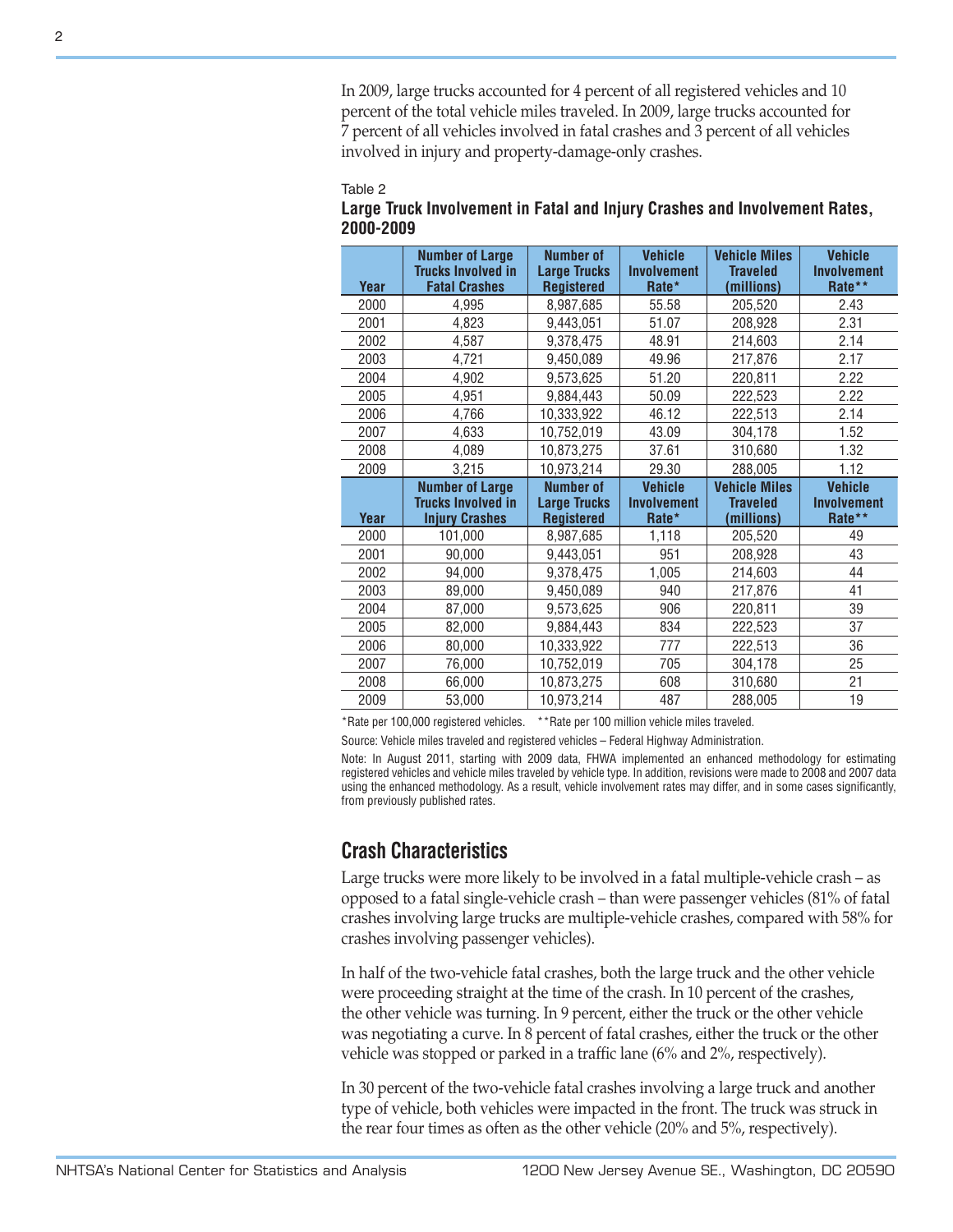#### Table 3 **Percentage of Principal Impact Points in Two-Vehicle Fatal Crashes Involving Large Trucks, 2009**

| <b>Impact Point on</b> | Impact Point on Other Vehicle (%) |                  |                   |             |              |
|------------------------|-----------------------------------|------------------|-------------------|-------------|--------------|
| <b>Large Truck</b>     | <b>Front</b>                      | <b>Left Side</b> | <b>Right Side</b> | <b>Rear</b> | <b>Total</b> |
| Front                  | 30                                | 16               |                   |             | 62           |
| Left Side              |                                   |                  |                   |             |              |
| <b>Right Side</b>      |                                   |                  |                   |             |              |
| Rear                   | 18                                |                  |                   |             | 20           |
| <b>Total</b>           | 63                                | 19               | 13                |             | 100          |

Note: Total may not equal sum of components due to independent rounding.

#### Figure 1

#### **Fatal Crashes Involving Large Trucks, by Land Use, Day of Week, Time of Day, Time of Day (Weekday), and Time of Day (Weekend), 2009**



Note: Unknown within various categories are not shown.

## **Large-Truck Drivers**

The percentage of large-truck drivers involved in fatal crashes that had a blood alcohol concentration (BAC) of .08 grams per deciliter (g/dL) or higher was 2 percent in 2009. For drivers of other types of vehicles involved in fatal crashes in 2009, the percentages of drivers with BAC levels .08 g/dL or higher were 23 percent for passenger cars, 23 percent for light trucks, and 29 percent for motorcycles.

*In 2009, large trucks were four times more likely than other vehicles to be struck in the rear in two-vehicle fatal crashes.*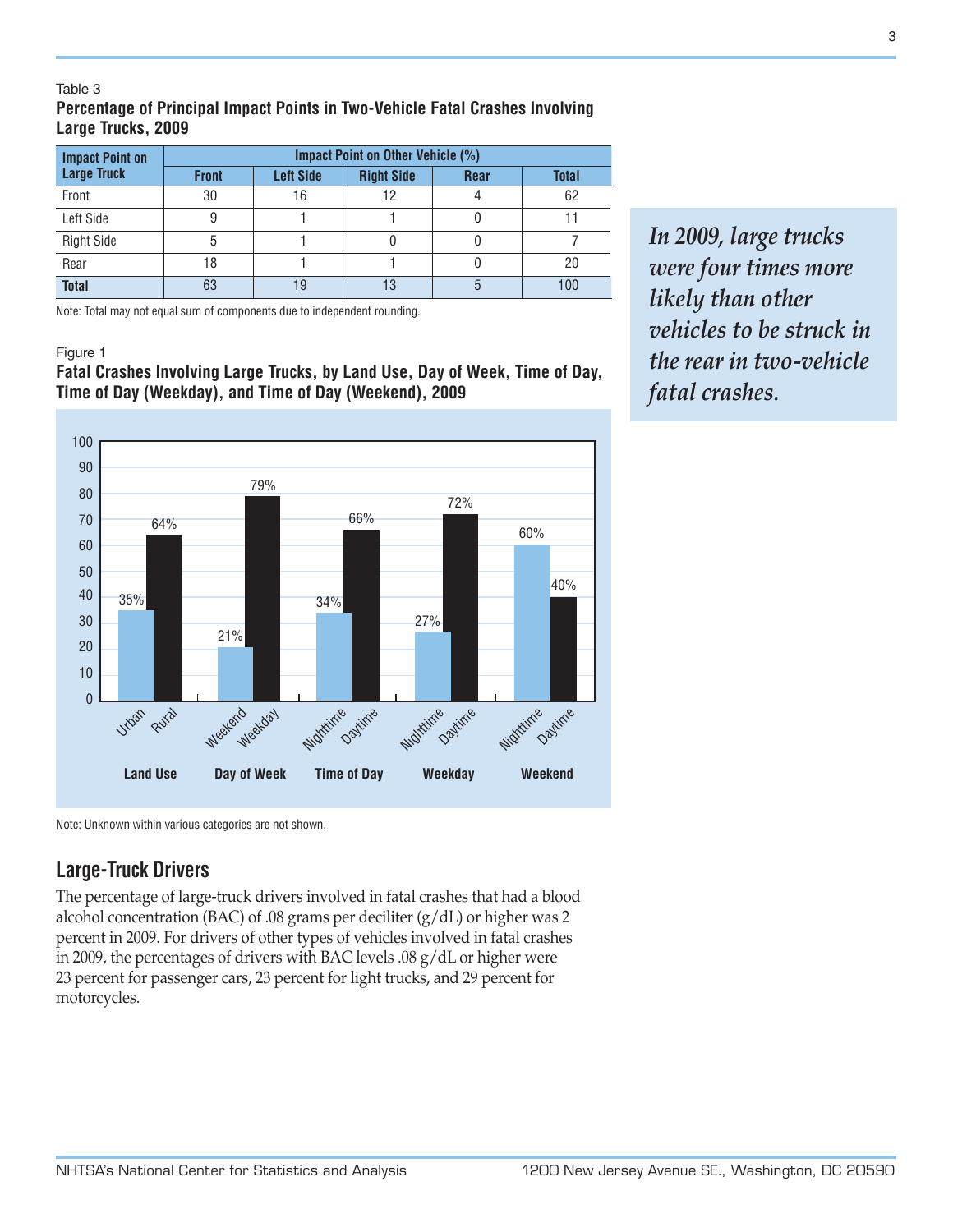Figure 2

**Estimated Proportions of Drivers in Fatal Crashes With BAC .08 g/dL or Greater, 2000-2009**

*Drivers of large trucks were less likely to have a previous license suspension or revocation than were passenger car drivers.*



Drivers of large trucks were less likely to have a previous license suspension or revocation than were passenger car drivers (7% and 15%, respectively).

Twenty-one percent of all large-truck drivers involved in fatal crashes in 2009 had at least one prior speeding conviction, compared to 19 percent of passenger car drivers involved in fatal crashes.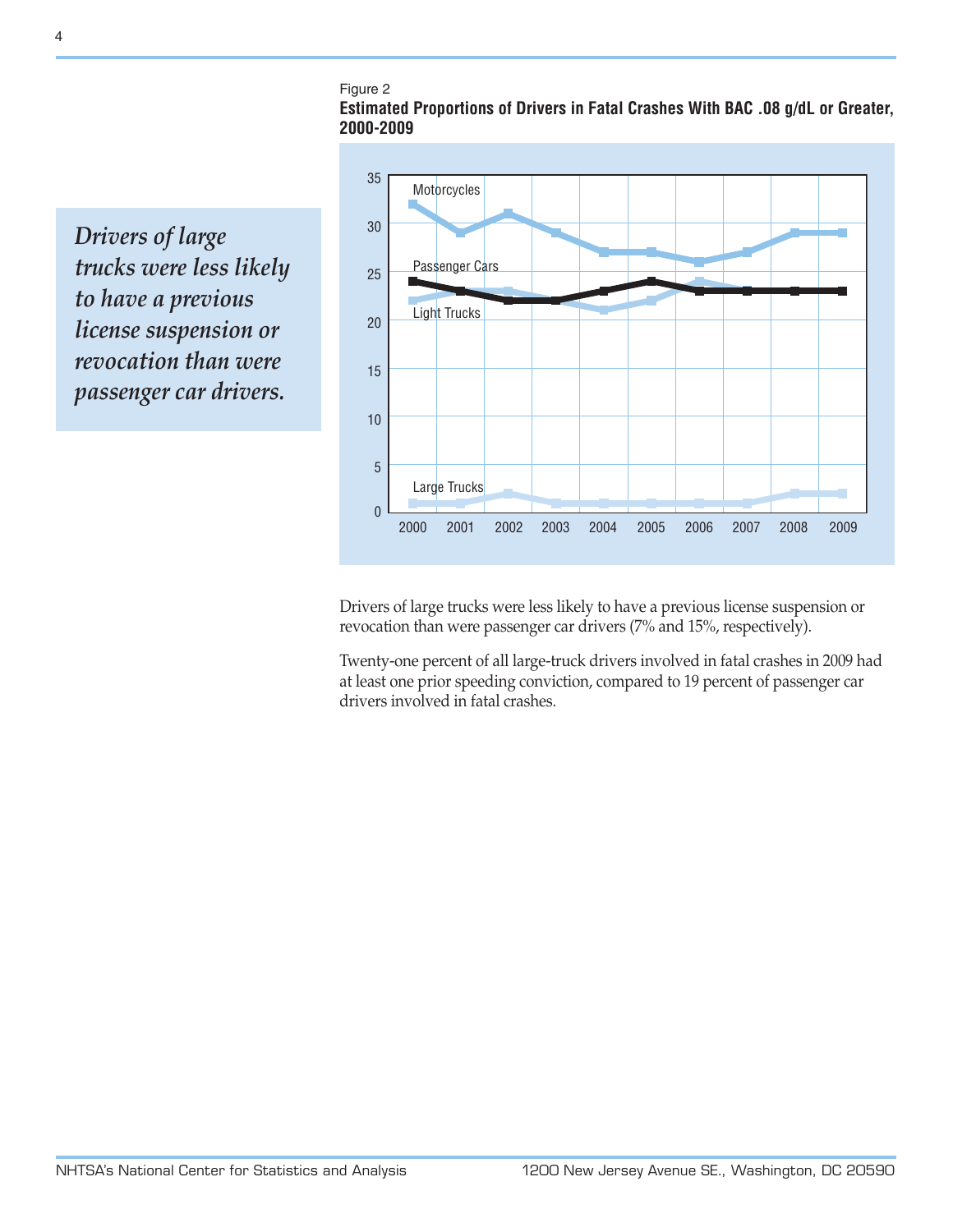#### Figure 3 **Previous Driving Records of Drivers Involved in Fatal Traffic Crashes, by Type of Vehicle, 2009**



Note: Excluding all drivers with unknown previous records

## **For more information**

Information on traffic fatalities is available from the National Center for Statistics and Analysis (NCSA), NVS-424, 1200 New Jersey Avenue SE., Washington, DC 20590. NCSA can be contacted at 800-934-8517 or via the following e-mail address: [ncsaweb@dot.gov](mailto:ncsaweb%40dot.gov?subject=ncsaweb%40dot.gov). General information on highway traffic safety can be accessed by Internet users at [www.nhtsa.gov/](www.nhtsa.gov/NCSA) [NCSA](www.nhtsa.gov/NCSA). To report a safety-related problem or to inquire about motor vehicle safety information, contact the Vehicle Safety Hotline at 888-327-4236.

Other fact sheets available from the National Center for Statistics and Analysis are *Alcohol-Impaired Driving, Bicyclists and Other Cyclists, Children, Motorcycles, Occupant Protection, Older Population, Overview, Passenger Vehicles, Pedestrians, Race and Ethnicity, Rural/Urban Comparisons, School Transportation-Related Crashes, Speeding, State Alcohol Estimates, State Traffic Data,* and *Young Drivers*. Detailed data on motor vehicle traffic crashes are published annually in *Traffic Safety Facts: A Compilation of Motor Vehicle Crash Data from the Fatality Analysis Reporting System and the General Estimates System*. The fact sheets and annual Traffic Safety Facts report can be accessed online at [www-nrd.nhtsa.dot.gov/CATS/index.aspx.](http://www-nrd.nhtsa.dot.gov/CATS/index.aspx)